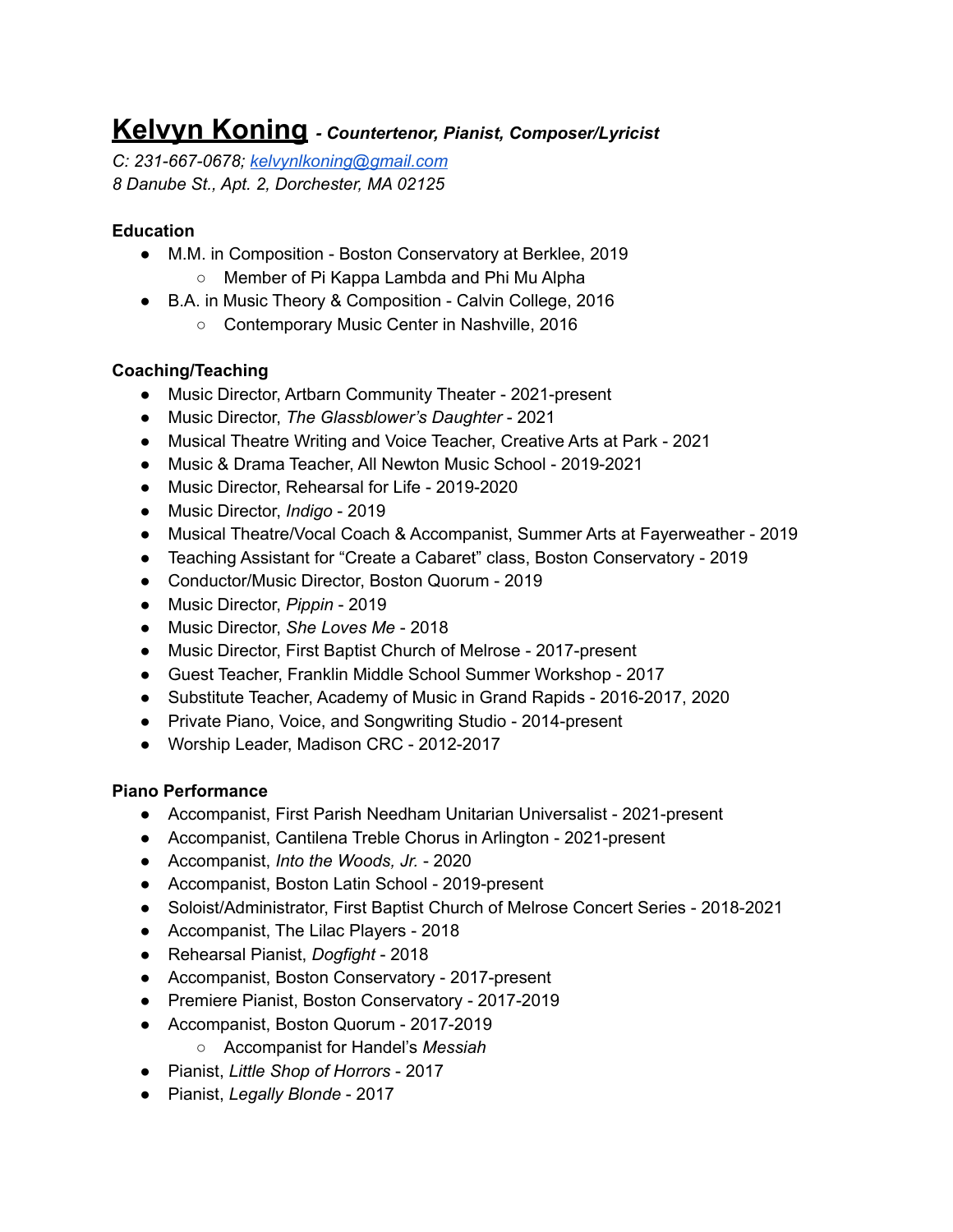- Accompanist, Aquinas College 2017
- Accompanist & Event Pianist, Calvin University 2012-2017
- Soloist, After 26 Cafe 2012-2013
- Soloist, Shay Station Diner 2011-2013
- Church Pianist, Chapel Hill Wesleyan 2010-2012
- Church Pianist, Calvin CRC 2009-2012

#### **Vocal Performance**

- Founder/Vocalist, Nightingale 2019-present
- Soprano Section Leader, Oriana Consort 2018-present
- Alto Soloist, Vivaldi's *Gloria* at Harvard 2018
- Alto Sub, All Saints Ashmont 2018
- Soloist, Boston Conservatory Premieres 2017-present
- Soprano, Quorum 2017-2019
	- Soloist for Handel's *Messiah*
- Alto Sub, Parish of the Good Shepherd 2017-2018
- Beaver Island Baroque Festival, The Choral Scholars 2017
- Soloist, Benefit Concert 2017
- Alto, Calvin Alumni Choir 2016-2017
	- *○* Soloist for Dan Forrest's *Requiem for the Living*
- Founder/Countertenor, U-Knighted Male A Cappella 2015-2016
- Alto Section Leader, Calvin University 2012-2016

### **Composing/Arranging**

- Premiere of *I Believe* at Chandler Junior High School, OK 2022
- Premiere of *Together* at Arlington High School, CA 2022
- Premiere of *Melt* by the Oriana Consort 2022
- Premiere of *A Hymn to the Evening* with Nightingale Vocal Ensemble through the International Ketevan Festival - 2021
- Premiere of *Lavender & Chamomile* piano solo at East Church UCC 2021
- Premiere of *Wildberry Blend* saxophone quartet at East Church UCC 2021
- Premiere of *The Glassblower's Daughter* at the Regent Theatre 2021
- Arranger, *Can't You See that I'm in Love* 2021
- Finalist for the Moonbox Productions Boston New Works Project 2021
- Premiere of *Mystery of the Magic Forest* original children's musical in Newton 2021
- Premiere of *The Diary of Squiggles* original children's musical in Newton 2021
- Premiere of *The Music is Joy* at Boston Latin School 2020
- Premiere of *Stardust* with Nightingale Vocal Ensemble 2020
- Premiere of *Violet & the Wolf* original children's musical in Newton 2020
- *●* Reading of *The Glassblower's Daughter* virtual musical 2020
- Chelsea People Project, Apollinaire Theatre 2020
- Reading of *The Prince & The Painter* at Boston Conservatory 2020
- Premiere of *Behind the Screen* original children's musical in Cambridge 2019